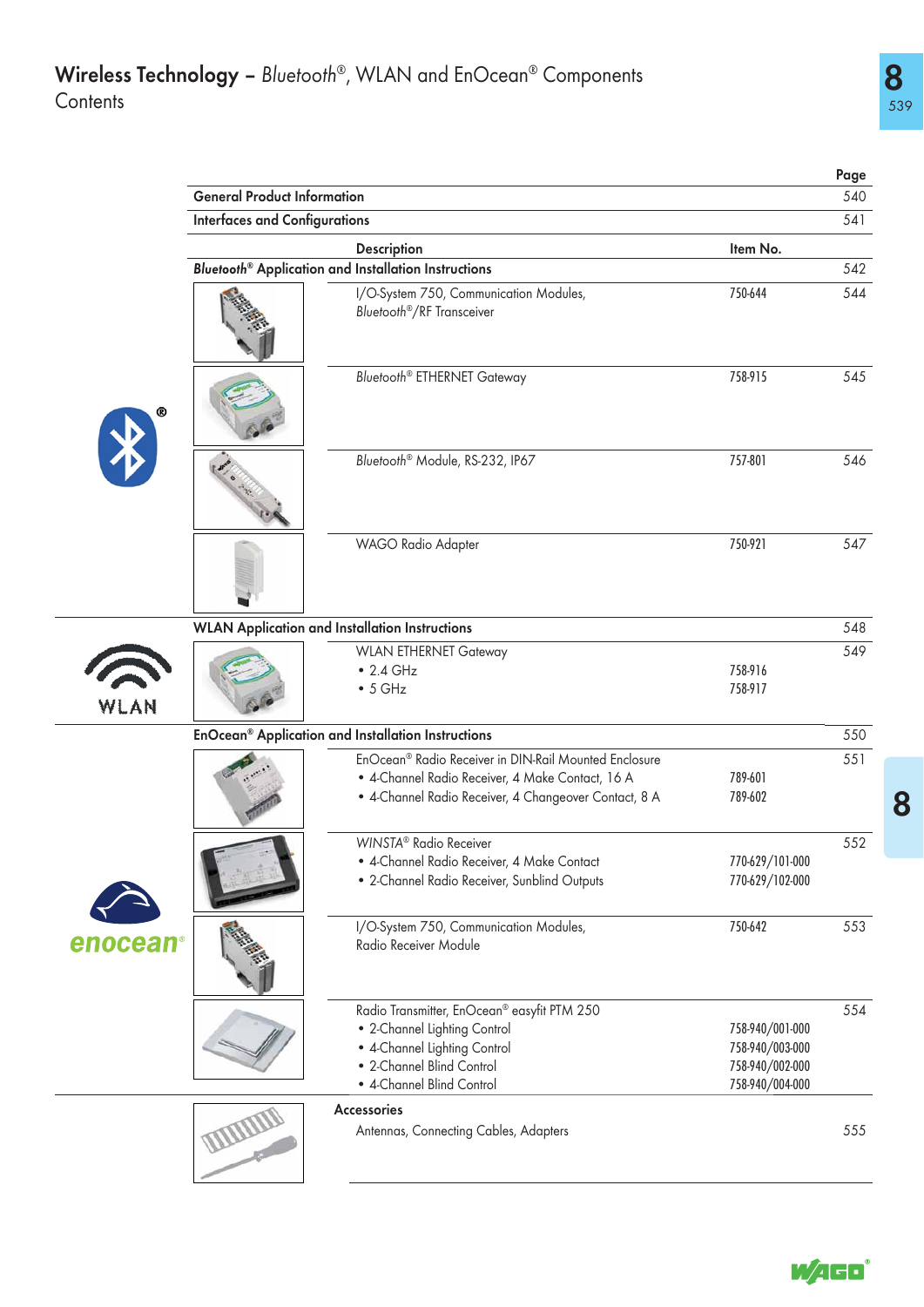### 8 540 Wireless Technology General Product Information

### Wireless Technology in the Industrial Environment

Wireless technology can support wired applications or enable completely new applications. In mobile or movable systems, wireless technology is the first choice when greater distances or obstacles must be overcome. It is an alternative for applications in which wired solutions are not economical or technically feasible.

Various wireless technologies can be used depending on the application.



Bluetooth® — Robust, Flexible, High-Performance

Well-known in consumer electronics, Bluetooth® technology is also well-suited to industrial use with its internationally approved frequency range, a very robust transmission technology (frequency hopping), real-time response and a range of up to 1000 m. It makes wireless process data communication between two stations possible (point-to-point communication), and also enables the setup of a piconet in which a Bluetooth® master can communicate with up to seven slaves, e.g., decentralized mobile sensors. In addition, Bluetooth® can be used as the radio system for commissioning. Features:

- Secure transmission (encrypted)
- AFH (Adaptive Frequency Hopping)
- Adaptive transmission power
- Uses the license-free 2.4GHz frequency band



WLAN makes it easy to setup a wireless transmission link for ETHERNET protocols. This can be standard ETHERNET protocols, e.g., for communication between a smartphone and automation components. Industrial fieldbus protocols such as PROFINET, MODBUS/TCP or Ethernet/IP can also be used to link mobile equipment with stationary equipment. Ranges up to 400 m are possible depending on the transmission technology used.



EnOcean® — The Radio Standard in Building Automation

### GPRS for Remote Connections

For applications that go beyond site boundaries, TO-PASS® telecontrol technology provides the right solution. More detailed information on TO-PASS® is available in Section 9.

Wireless switches and sensors based on EnOcean® technology harvest available energy to power themselves, e.g., kinetic energy from actuating a switch or sensors powered by ambient light. This energy harvesting completely eliminates maintenance of the radio transmitter at a range of up to 300 m in open air (30 m in buildings).

- Always the right radio system for the industry and application
- Industrial design: high-performance, robust and safe
- Tightly integrated into WAGO automation technology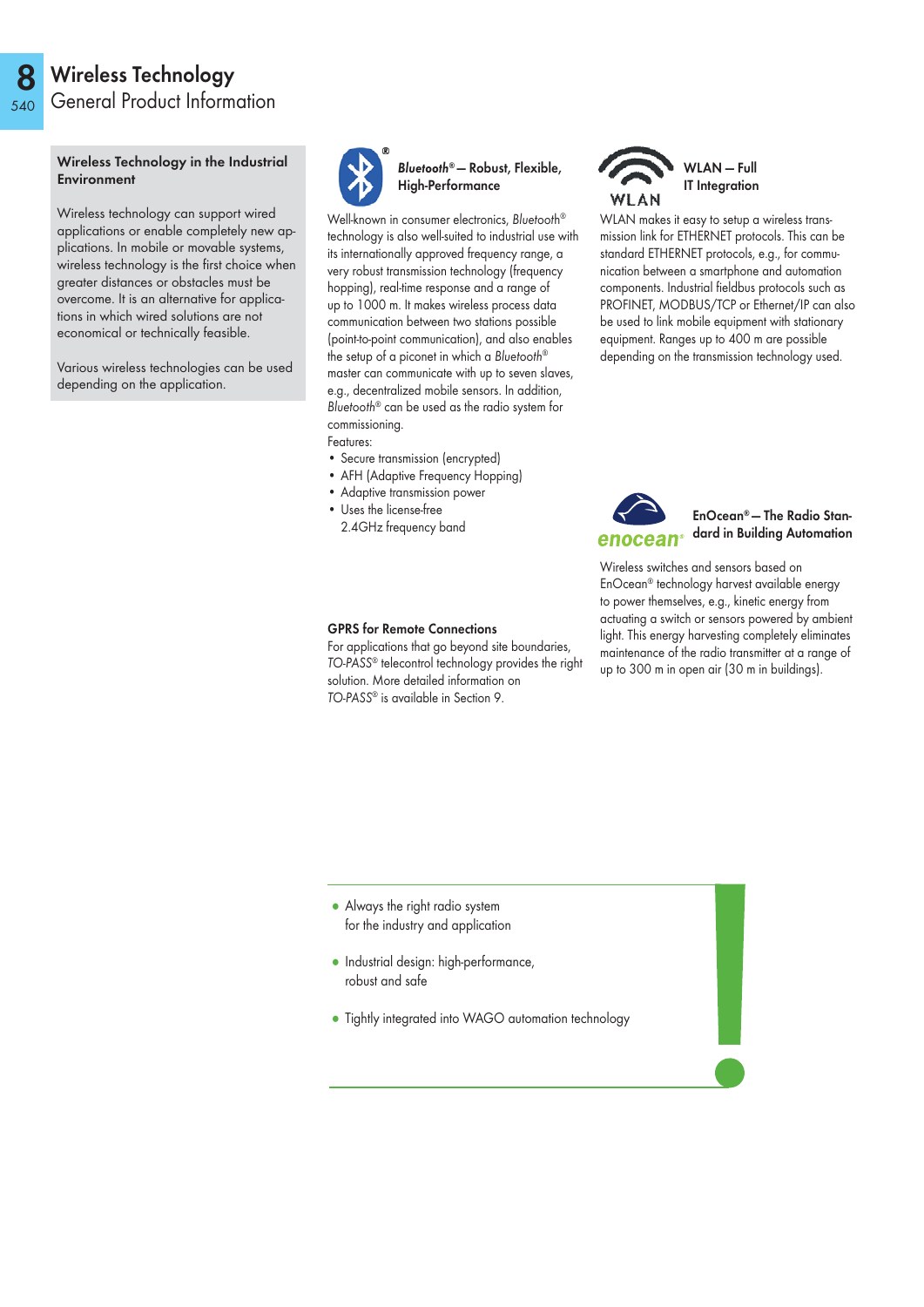# Wireless Technology

Interfaces and Configurations









# Communication Module for I/O-System (A)

- For use with
	- Programmable fieldbus controllers (PFC)
	- Fieldbus coupler (FC) I/O-System 750 Series
- Antenna connection (a)
- $W \times H \times L$  (mm) 24  $\times$  64  $\times$  100, height from upper edge of DIN-rail, plus approx. 6.5 mm of excess length with antenna socket

# Radio Adapter (B)

- For use with
- PFC, 750 XTR Series PFC, FC, 750 XTR Series FC - JUMPFLEX® Signal Conditioners, 2857 + 857 Series
- 
- Integrated antenna<br>• Diganostic LED (a) • Diagnostic LED (a)
- W x H x L (mm) 15 x 50 x 19

# ETHERNET Gateway (C)

- Integrated converter from ETHERNET protocols to radio technology
- Integrated antenna
- Diagnostic LEDs (a)
- Connections with M12 pluggable connectors (b)
- Degree of protection: IP65
- W x H x L (mm) 66 x 36.2 x 91

# RS-232, IP67 Module (D)

- Bluetooth<sup>®</sup> / RS-232 converter
- Diagnostic LEDs (a)
- Connecting cable
- Degree of protection: IP67
- $W \times H \times L$  (mm)  $30 \times 20 \times 117$

# DIN-Rail Mount Enclosure (E)

- For installation in sub-distribution panels
- Diagnostic LEDs (a)
- Learn (LRN) button, Clear (CLR) button (b)
- Degree of protection: IP20
- W x H x L (mm) 70 x 55 x 90

# WINSTA ® Plugabble Connection System (F)

- Ready-to-use functional unit for building automation
- For wall, floor and ceiling mounting
- Complete pluggable connection technology
- Degree of protection: IP20
- W x H x L (mm) 195 x 145 x 30
- More information on WINSTA<sup>®</sup> in the catalog volume 5

# Contact Units (G)

- Universal contact units for standard switch series in building automation
- Compatible with manufacturer programs from BERKER, GIRA, JUNG, MERTEN







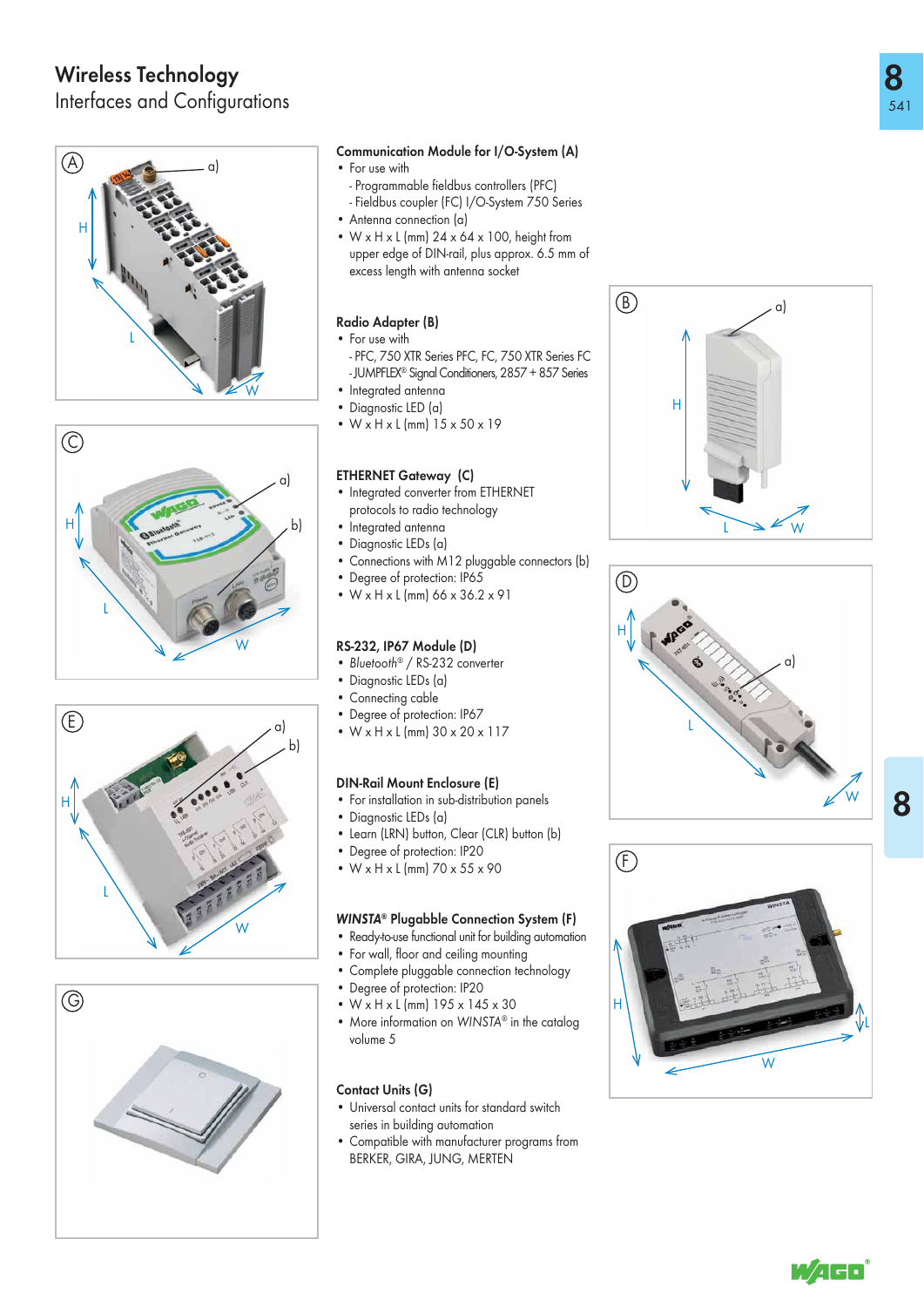### 8 Bluetooth® Wireless Technology

Application and Installation Instructions

# Wireless Engineering

542

- Commissioning, maintenance
- For connecting WAGO software on a PC/ notebook to a product's service interface
- Programmable fieldbus controller
- Programmable fieldbus controller XTR
- Fieldbus coupler I/O-System 750
- Fieldbus coupler I/O-System 750 XTR • Temporary install via compact Bluetooth®
- adapter
- Permanent installation with high degree of protection



# Integration of Mobile Sensors/Actuators

- Data exchange between up to eight modules
- Radio transmitter/receiver in the I/O module
- Operation on
- Programmable fieldbus controllers
- Fieldbus couplers
- Cycle time < 30 ms
- Range up to 1000 m in open air

# ö **Bluetooth**

# Coupling of Mobile Systems and Data Exchange between Two or More Stations

- Fieldbus-independent coupling of I/O stations (up to eight) or programmable fieldbus controllers
- Example: for coupling a mobile unit with a stationary basic system
- Or for wireless data exchange between several stations over long distances
- Process data coupling
- Cycle time < 30 ms
- Range up to 1000 m in open air

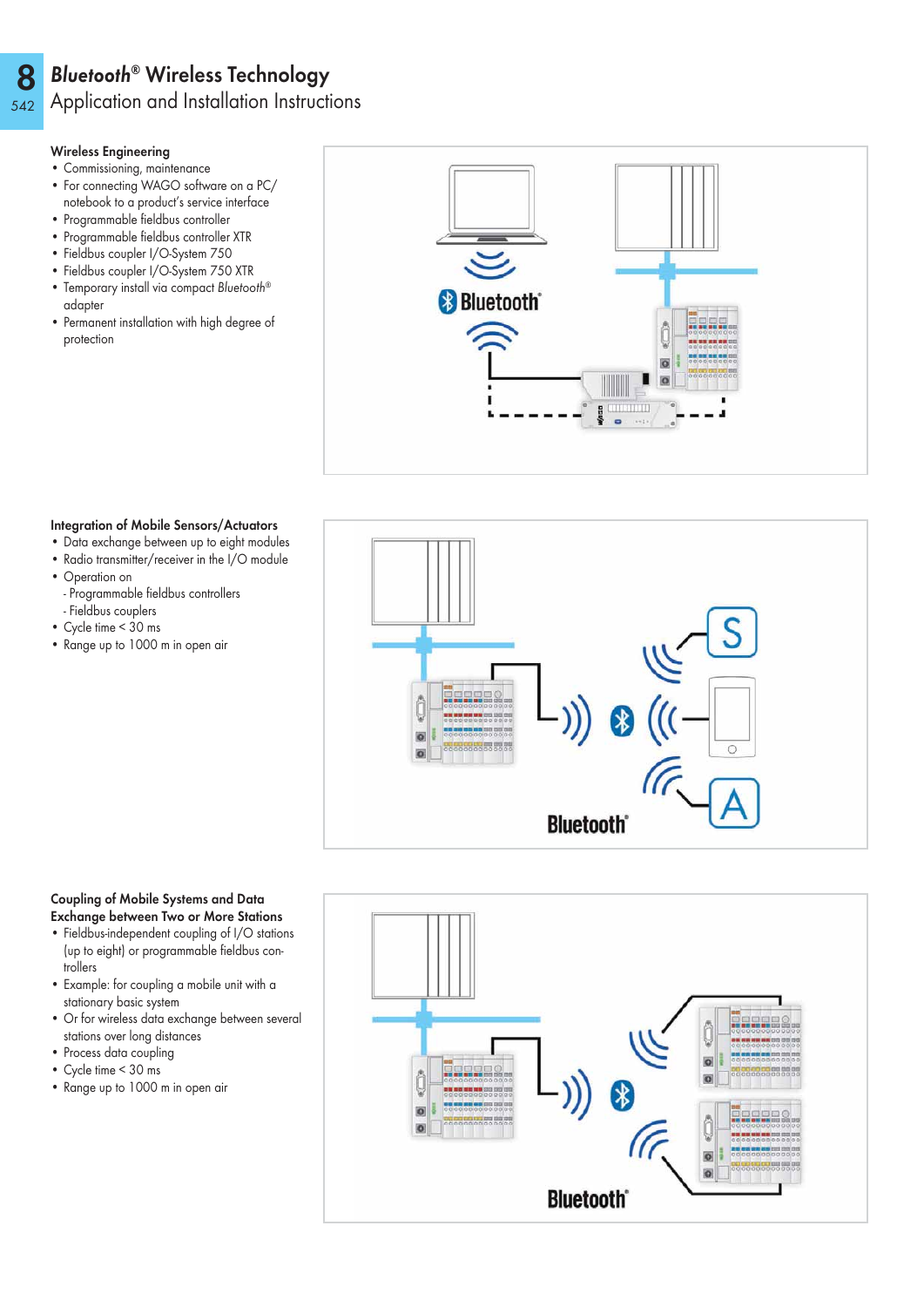# Bluetooth ® Wireless Technology

Application and Installation Instructions

# Tunneling of ETHERNET Fieldbuses

- Point-to-point connection, e.g., connecting mobile units to a central controller or for connecting fixed stations
- Tunneling PROFINET, MODBUS/TCP, Ethernet/ IP, etc. via Bluetooth® wireless technology
- Process data coupling
- Range up to 400 m in open air



# Coupling of Mobile Systems (IP67)

- Fieldbus-independent coupling of I/O stations or programmable fieldbus controllers
- Example: for coupling a mobile unit with a stationary basic system
- Process data coupling
- Range up to 100 m in open air



# Coupling of Mobile Systems

- Tunneling ETHERNET telegrams via Bluetooth® wireless technology
- Point-to-point connection, e.g., for coupling a mobile unit with a stationary basic system
- Process data coupling
- Range up to 400 m in open air





- Coupling of standard devices with RS-232 interface
- Example: printer to a mobile unit controlled by a stationary basic system
- Or to a portable RFID reader
- Range up to 100 m in open air



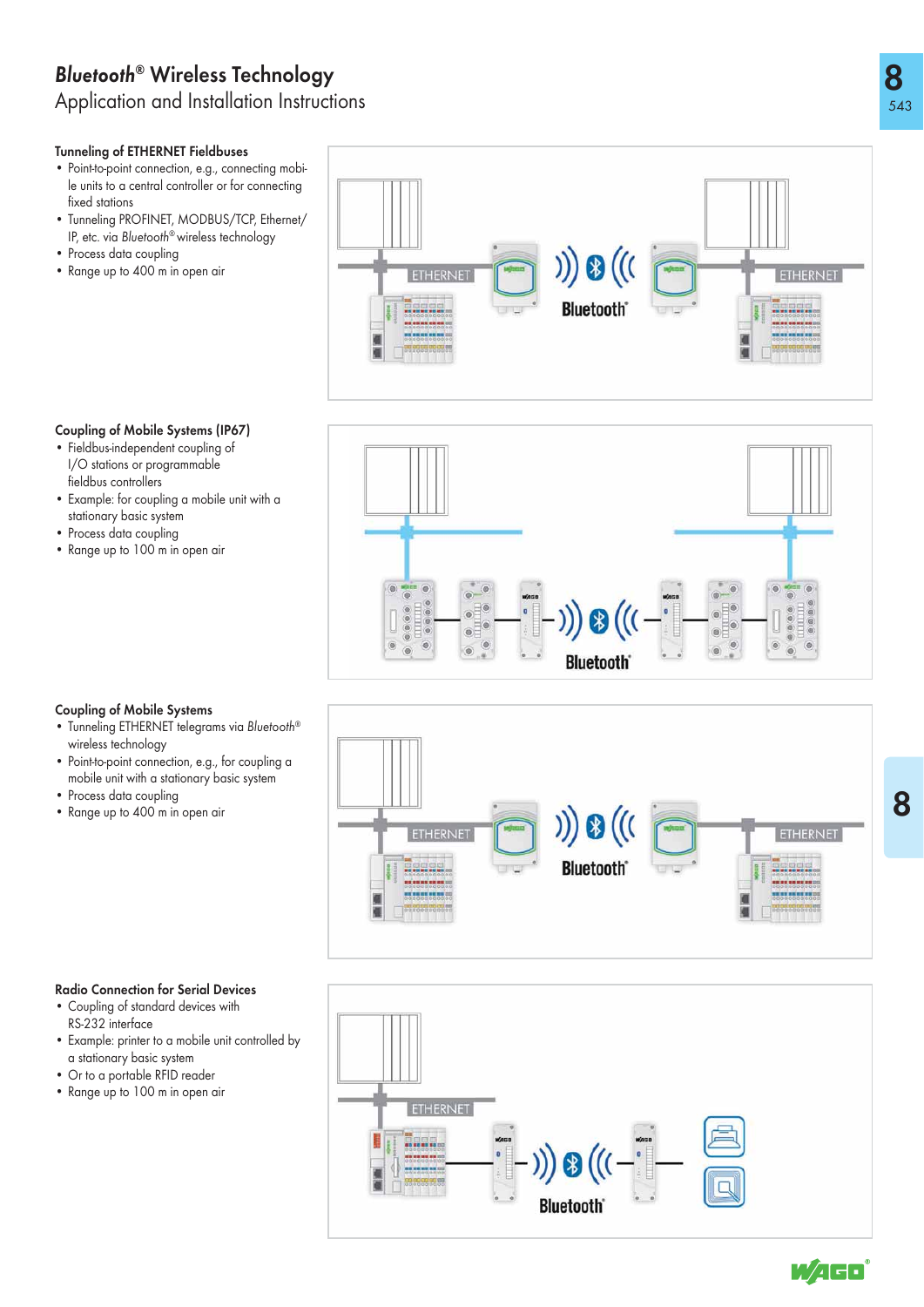# **Bluetooth®/RF Transceiver**

**8**



**Delivered without miniature WSB markers**

The 750-644 I/O Module permits the wireless exchange of process data with up to seven other devices via Bluetooth® 2.0 radio technology. Interoperability with Bluetooth devices is made non-proprietary via PAN and SPP Bluetooth $^\circ$ profiles. A special profile for time-sensitive applications is also available.

Reliable connections over distances of up to 1000m are possible using the WAGO 758-912 external antenna.

The module's extended diagnostic functions include cyclic and acyclic state information. For quick on-site diagnostics, main information on operational status and radio connection is also displayed via 8 LEDs.

| <b>Description</b>                          |                                    |          | Item No.                                | Pack.<br>Unit  |
|---------------------------------------------|------------------------------------|----------|-----------------------------------------|----------------|
| <b>Bluetooth<sup>®</sup>/RF Transceiver</b> |                                    |          | 750-644                                 | 1              |
|                                             |                                    |          |                                         |                |
|                                             |                                    |          |                                         |                |
|                                             |                                    |          |                                         |                |
|                                             |                                    |          |                                         |                |
|                                             |                                    |          |                                         |                |
| <b>Accessories</b>                          |                                    |          | Item No.                                | Pack.<br>Unit  |
|                                             | Miniature WSB Quick marking system |          |                                         |                |
| <b>SERVICE PRODUCT</b>                      | plain                              |          | 248-501                                 | 5              |
| <b>CERTIFICA</b>                            | with marking                       |          | see Section 11                          |                |
|                                             |                                    |          |                                         |                |
| External antenna                            | WLAN/Bluetooth 2.4 GHz             |          | 758-912                                 | $\overline{1}$ |
| <b>Approvals</b>                            |                                    |          |                                         |                |
| <b>FC</b>                                   |                                    |          | FCC approval (This device complies with |                |
|                                             |                                    |          | part 15 of FCC rules)                   |                |
| <b>Bluetooth</b>                            |                                    |          | Bluetooth <sup>®</sup> approval         |                |
| Conformity marking<br>Korea Certification   |                                    | C€<br>ð. |                                         |                |
| <b><i><b>W</b></i></b> UL 508               |                                    |          |                                         |                |
| <b>D</b> ANSI/ISA 12.12.01                  |                                    |          | Class I, Div. 2, Grp. ABCD, T4          |                |
| <b>E</b> TÜV 07 ATEX 554086 X               |                                    |          | IM2 Ex d I Mb,                          |                |
|                                             |                                    |          | II 3 G Ex nA IIC T4 Gc,                 |                |
|                                             |                                    |          | II 3 D Ex to IIIC T135°C Do             |                |
| <b>IECEx TUN 09.0001 X</b>                  |                                    |          | Ex d I Mb,                              |                |
|                                             |                                    |          | Ex nA IIC T4 Gc,                        |                |
|                                             |                                    |          | Ex tc IIIC T135°C Dc                    |                |
|                                             |                                    |          |                                         |                |
|                                             |                                    |          |                                         |                |
|                                             |                                    |          |                                         |                |

The I/O module can be operated with all standard fieldbus couplers/controllers from the WAGO-I/O-SYSTEM 750. Module configuration is performed locally via WAGO-I/O-CHECK.

| <b>Technical Data</b>                                                    |                                                                        |  |
|--------------------------------------------------------------------------|------------------------------------------------------------------------|--|
| Wireless technology                                                      | Bluetooth <sup>®</sup> $2.0 +$ EDR                                     |  |
| Topology                                                                 | Piconet (1 master, max. 7 slaves)                                      |  |
| Coexistence                                                              | AFH and adaptive transmission power                                    |  |
| Profiles                                                                 | SPP, PAN                                                               |  |
| <b>Operating modes</b>                                                   | Communication mode with ad-hoc profile                                 |  |
|                                                                          | for high connectivity and real-time profile                            |  |
|                                                                          | for time-critical applications, as well as                             |  |
|                                                                          | configuration mode                                                     |  |
| Frequency band                                                           | 2402-2480 MHz (license-free ISM band)                                  |  |
| Transmitter power                                                        | up to 20 dBm (Bluetooth <sup>®</sup> Class 1)                          |  |
| Receiver sensitivity                                                     | $-94$ dBm                                                              |  |
| Transmission range                                                       | max. 1000 m in open field, 100 m in                                    |  |
|                                                                          | buildings (using a WAGO external                                       |  |
|                                                                          | antenna, item no. 758-912)                                             |  |
| Voltage supply (Bluetooth)                                               | via 24 V DC field supply                                               |  |
| Voltage supply (internal)                                                | via system voltage DC/DC                                               |  |
| Current consumption (Bluetooth)                                          | approx. 8 mA, max. 35 mA                                               |  |
| Current consumption (internal)                                           | approx. 20 mA                                                          |  |
| Isolation                                                                | 500 V antenna/system                                                   |  |
| Internal bit width                                                       | 12, 24, 48 bytes configurable;                                         |  |
|                                                                          | incl. 1 byte control/status                                            |  |
| Diagnostics (via visual indicator)                                       | Device status, connection status <sup>1)</sup>                         |  |
| Diagnostics (via process image)                                          | Device status, connection status <sup>1</sup> ,                        |  |
|                                                                          | time monitoring                                                        |  |
| Configuration                                                            | WAGO-I/O-CHECK and                                                     |  |
|                                                                          | WAGO-I/O-PRO CAA                                                       |  |
| Dimensions (mm) W x H x L                                                | $24 \times 64$ <sup>*</sup> x 100; <sup>*</sup> + excess length of the |  |
|                                                                          | SMA socket approx. 6.5 mm                                              |  |
| Weight                                                                   | 85 <sub>q</sub>                                                        |  |
| EMC immunity of interference                                             | acc. to EN 61000-6-2, EN 61131-2                                       |  |
| <b>EMC</b> emission of interference                                      | acc. to EN 61000-6-3, EN 61131-2                                       |  |
| <sup>1)</sup> Quality of radio connection, signal strength, interference |                                                                        |  |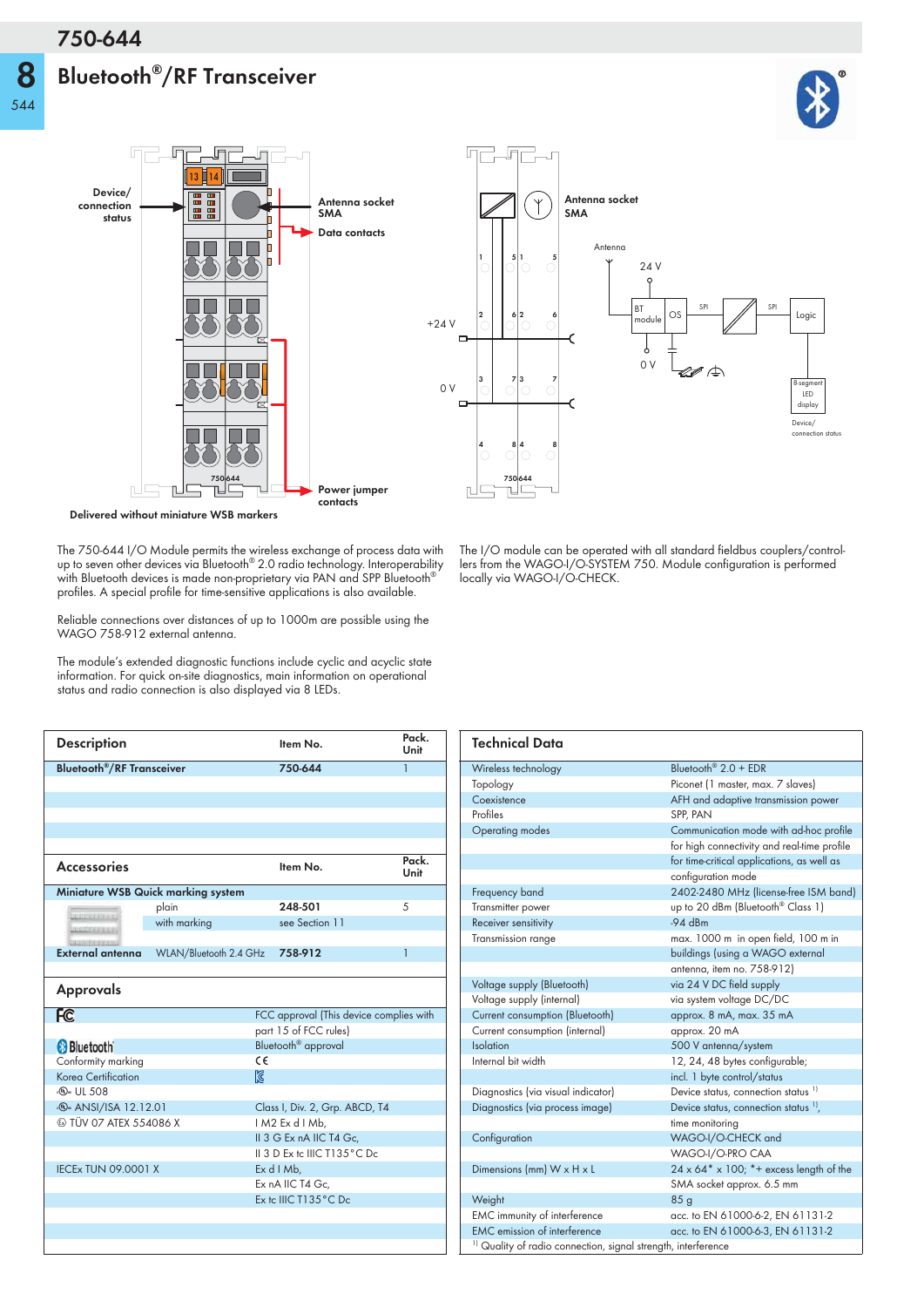# **Bluetooth® ETHERNET Gateway**

**Wireless transmission link for ETHERNET protocols**

**8**



The 758-915 Bluetooth® ETHERNET gateway simplifies creation of a wireless transmission link for ETHERNET protocols (e.g., PROFINET, MODBUS/TCP, Ethernet/IP).

The gateway is used as a cable substitute to create a robust, industry-proven Bluetooth® 2.0 link between two automation devices.

The IP65 housing and circularly polarized antenna allow the gateway to be used even in harsh industrial environments. Simple, push-button operation provides very fast connection between two Bluetooth® ETHERNET gateways. Additional settings can be made via Web-based management.

|  | Bluetooth <sup>®</sup> Adaptive Frequency Hopping (AFH) and Low Emission Mode™ |  |  |  |
|--|--------------------------------------------------------------------------------|--|--|--|

provide excellent coexistence with other wireless systems, such as WLAN.

1: Vin + (DC 9 ... 30 V) 2: External Trigger Ground 3: Vin GND (0 V) 4: External Trigger + (DC 9 ... 30 V)

5: n.c.

ETHERNET connector: M12 socket, D-coded

Power connector: M12 plug, A-coded

> 1: Transmit + 2: Receive + 3: Transmit - 4: Receive -

### **Note:**

Two Bluetooth® ETHERNET gateways are required to establish a point-to-point connection.

| <b>Description</b>                 | Item No.             | Pack.<br>Unit | <b>Technical Data</b>               |                                             |
|------------------------------------|----------------------|---------------|-------------------------------------|---------------------------------------------|
| <b>Bluetooth® ETHERNET Gateway</b> | 758-915              | $\mathbf{1}$  | Wireless technology                 | Bluetooth <sup>®</sup> 2.0                  |
|                                    |                      |               | Topology                            | Point-to-point connection                   |
|                                    |                      |               | Coexistence                         | AFH, Low Emission Mode™                     |
|                                    |                      |               | Profiles supported                  | Generic Access Profile (GAP),               |
|                                    |                      |               |                                     | Personal Area Networking Profile            |
|                                    |                      |               |                                     | (PANU, NAP)                                 |
|                                    |                      |               | Frequency band                      | License-free ISM band, 2402-2480 MHz        |
|                                    |                      |               | Transmission range                  | up to 400 m (class 1)                       |
|                                    |                      |               | Antenna                             | Internal, circularly polarized, directional |
|                                    |                      |               |                                     | antenna                                     |
|                                    |                      |               | Voltage supply                      | <b>24 V DC</b>                              |
|                                    |                      |               | Voltage range                       | 9 V  30 V DC                                |
| <b>Accessories</b>                 | Item No.             |               | Current consumption                 | 46 mA at 24 V DC                            |
|                                    |                      |               | Ports                               | <b>ETHERNET connector:</b>                  |
| IP67 cables and connectors         | see Section 11       |               |                                     | M12 socket, D-coded                         |
|                                    |                      |               |                                     | Power connector:                            |
|                                    |                      |               |                                     | M12 plug, A-coded                           |
|                                    |                      |               | Configuration                       | Simple, push-button operation and           |
|                                    |                      |               |                                     | Web-based management                        |
|                                    |                      |               | Number of inputs                    | 1 (trigger input)                           |
|                                    |                      |               | Dimensions (mm) W x H x L           | 66 x 36.2 x 91                              |
|                                    |                      |               | Weight                              | 120g                                        |
| <b>Approvals</b>                   |                      |               | Operating temperature               | $-30 °C  +65 °C$                            |
|                                    |                      |               | Storage temperature                 | -40 °C  +85 °C                              |
| Standards/specifications           | R&TTE (Europe)       |               | Degree of protection                | <b>IP65</b>                                 |
|                                    | FCC/CFR 47 part 15   |               | EMC immunity of interference        | acc. to EN 61000-6-2                        |
|                                    | IC (Industry Canada) |               | <b>EMC</b> emission of interference | acc. to EN 61000-6-3                        |
| Conformity marking                 | C€                   |               |                                     |                                             |
|                                    |                      |               |                                     |                                             |
|                                    |                      |               |                                     |                                             |
|                                    |                      |               |                                     |                                             |
|                                    |                      |               |                                     |                                             |
|                                    |                      |               |                                     | et e                                        |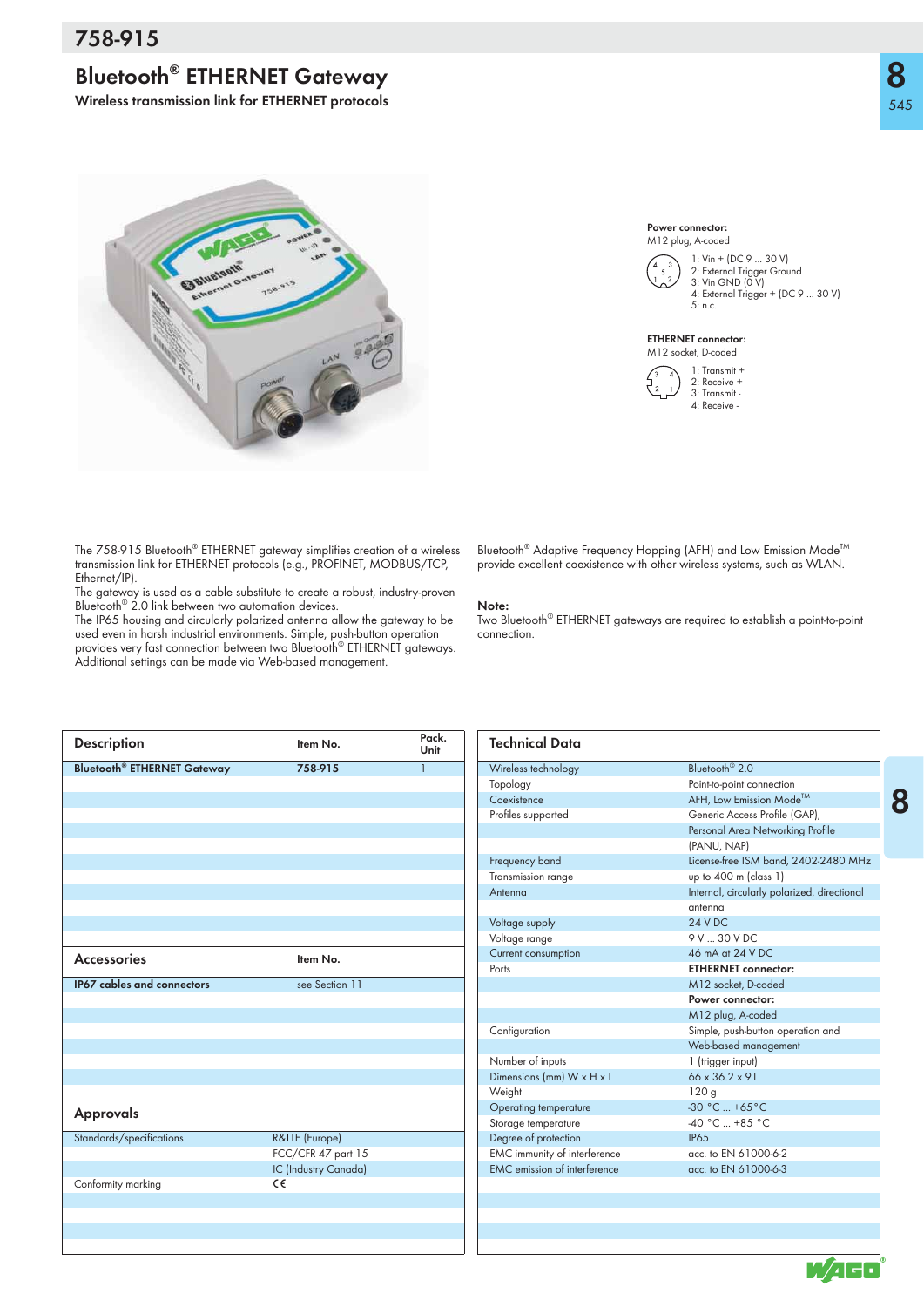# *Bluetooth***® Module, RS-232, IP67**

**8**



WAGO's 757-801 Bluetooth® Module wirelessly connects a serial interface to external Bluetooth® devices (e.g., PCs/notebooks with Bluetooth®). Data is exchanged via Bluetooth® SPP (Serial Port Profile).

Substitute cabling between two serial devices by automatically restoring the outgoing wireless connection (e.g., to a second Bluetooth® module). High protection class provides enhanced, wireless Bluetooth® module's installation outside of control cabinets.

Coexistence properties:

- AFH (Adaptive Frequency Hopping)
- Adaptive transmission power with configurable upper limits for data exchange and device discovery
- Configurable channel blacklist for FHSS (Frequency Hopping Spread Spectrum)
- Coexistence optimized device discovery supported (media allocation < 5 %, allocation duration < 100 ms)

| Item No.                        | Pack.<br>Unit                                                                                                                                                                                                                                                   |
|---------------------------------|-----------------------------------------------------------------------------------------------------------------------------------------------------------------------------------------------------------------------------------------------------------------|
| 757-801                         | $\mathbf{1}$                                                                                                                                                                                                                                                    |
|                                 |                                                                                                                                                                                                                                                                 |
|                                 |                                                                                                                                                                                                                                                                 |
| see Section 10                  |                                                                                                                                                                                                                                                                 |
|                                 |                                                                                                                                                                                                                                                                 |
|                                 |                                                                                                                                                                                                                                                                 |
| $C \in$                         |                                                                                                                                                                                                                                                                 |
| Bluetooth <sup>®</sup> approval |                                                                                                                                                                                                                                                                 |
|                                 |                                                                                                                                                                                                                                                                 |
|                                 |                                                                                                                                                                                                                                                                 |
|                                 |                                                                                                                                                                                                                                                                 |
| 2.1                             |                                                                                                                                                                                                                                                                 |
| Class 1/max. 100 m              |                                                                                                                                                                                                                                                                 |
| integrated                      |                                                                                                                                                                                                                                                                 |
|                                 |                                                                                                                                                                                                                                                                 |
| typ. -82 dBm                    |                                                                                                                                                                                                                                                                 |
|                                 |                                                                                                                                                                                                                                                                 |
| Point-to-point connection       |                                                                                                                                                                                                                                                                 |
| Serial Port Profile (SPP)       |                                                                                                                                                                                                                                                                 |
|                                 |                                                                                                                                                                                                                                                                 |
| Pairing" 128-bit encryption     |                                                                                                                                                                                                                                                                 |
|                                 |                                                                                                                                                                                                                                                                 |
| 418q                            |                                                                                                                                                                                                                                                                 |
| Screw mounting                  |                                                                                                                                                                                                                                                                 |
|                                 |                                                                                                                                                                                                                                                                 |
|                                 |                                                                                                                                                                                                                                                                 |
| interface                       |                                                                                                                                                                                                                                                                 |
|                                 |                                                                                                                                                                                                                                                                 |
|                                 | Item No.<br>$max.+10$ dBm<br>2.402  2.483 GHz (ISM band)<br>Bluetooth <sup>®</sup> security mode 4 "Secure Simple<br>$30 \times 20 \times 117$ (without cable)<br>RS-232 interface (RX/TX) with hardware<br>flow control (CTS/RTS) Bluetooth <sup>®</sup> radio |

| <b>Technical Data</b>               |                                                                   |
|-------------------------------------|-------------------------------------------------------------------|
| <b>Baud</b> rate                    | 9600  115200 bps                                                  |
| Indicators                          | five IFDs                                                         |
| Voltage supply                      | $+24$ VDC.                                                        |
| Voltage range                       | $+10$ V $ +32$ VDC                                                |
| Current input (at 24 VDC)           | $< 50 \text{ mA}$                                                 |
| EMC immunity of interference        | acc. to EN 61000-6-2                                              |
| <b>EMC</b> emission of interference | acc. to EN 61000-6-3                                              |
| Permissible temperature range       | -20 °C  +60 °C (static);                                          |
|                                     | -5 °C  +60 °C (moving)                                            |
| Storage temperature                 | $-30 °C$ +80 °C                                                   |
| Degree of protection                | <b>IP67</b>                                                       |
| Connecting cable                    |                                                                   |
| Cable length                        | 5 <sub>m</sub>                                                    |
| Cable design                        | Outer sheath PUR halogen-free                                     |
|                                     | Black                                                             |
| Cable $\varnothing$                 | 6.6 mm $(\pm 0.2 \text{ mm})$                                     |
| Screening                           | Copper braiding, tin-plated,                                      |
|                                     | 0.10 mm single-wire diameter                                      |
| Conductor design                    | $4 \times 0.34$ mm <sup>2</sup> + 2 $\times$ 0.75 mm <sup>2</sup> |
|                                     | conductor 0.34 mm <sup>2</sup> ,                                  |
|                                     | extra-fine stranded, 43 x 0.10 mm                                 |
|                                     | conductor 0.75 mm <sup>2</sup> ,                                  |
|                                     | extra-fine stranded, 21 x 0.205 mm                                |
|                                     | color identification of conductors                                |
| <b>Bending radius</b>               | 10 x cable diameter for flexible application                      |
| Bending cycles                      | 1 million cycles                                                  |
|                                     |                                                                   |
|                                     |                                                                   |
|                                     |                                                                   |
|                                     |                                                                   |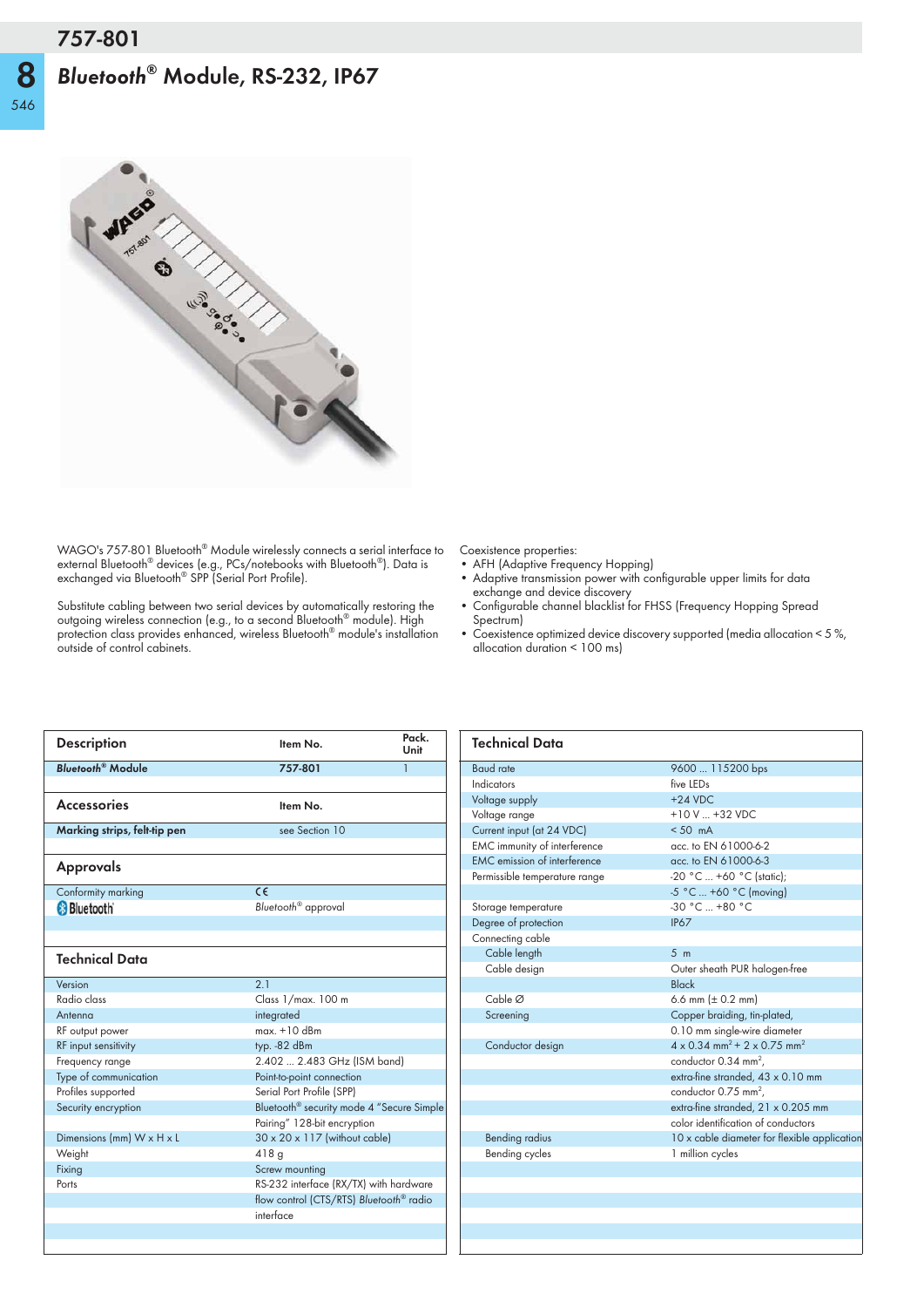# *Bluetooth***® Adapter**





### **Bluetooth® Adapter in Connection with 750 Series**

The Bluetooth® Adapter wirelessly connects a notebook computer with Bluetooth® functionality to the service interface of the buscoupler/controller. It also provides an active connection to a programmable fieldbus controller. As a cable substitute, the Bluetooth® Adapter allows communication between two fieldbus controllers, as well as between fieldbus couplers/controllers via WAGO software tools (e.g., WAGO-I/O-CHECK, WAGO-I/O-PRO). Configurable coexistence properties ensure trouble-free operation in the presence of other radio systems.

### **Bluetooth® Adapter in Connection with 857 Series**

The Bluetooth® Adapter wirelessly connects a notebook computer with Bluetooth® functionality to the service interface of a configurable 857 Series JUMPFLEX® Module.

As a cable substitute, the Bluetooth<sup>®</sup> Adapter allows communication between JUMPFLEX® Modules and WAGO software tool (WAGOframe) or configuration APP for Android-based end devices.

If required, adapter configuration may be performed via AT commands. The adapter is supplied via both service interface and power supply of coupler/controller or JUMPFLEX<sup>®</sup> module.

| <b>Description</b>                   | Item No.                        | Pack.<br>Unit | <b>Technical Data</b>          |                                        |
|--------------------------------------|---------------------------------|---------------|--------------------------------|----------------------------------------|
| <b>Bluetooth<sup>®</sup> Adapter</b> | 750-921                         |               | Data transfer rate             | 9600  115000 bps                       |
|                                      |                                 |               | Frequency range                | 2.4  2.4835 GHz (ISM band)             |
|                                      |                                 |               | Type of communication          | Point-to-point connection              |
|                                      |                                 |               | Profiles supported             | Serial Port Profile (SPP)              |
|                                      |                                 |               | Version                        | 2.1                                    |
|                                      |                                 |               | Radio class                    | Class 2                                |
|                                      |                                 |               | RF output power                | $max. +4$ dBm (class 2)                |
|                                      |                                 |               | RF input sensitivity           | typ. - 82 dBm                          |
|                                      |                                 |               | Antenna                        | integrated                             |
|                                      |                                 |               | Ports                          | 4-pole service connectors              |
|                                      |                                 |               | Configuration                  | AT commands (e.g. via Hyper Terminal)  |
|                                      |                                 |               | Function                       | Master or Slave                        |
|                                      |                                 |               | LED                            | Operating status                       |
|                                      |                                 |               | Operating temperature          | $-20 °C  +60 °C$                       |
|                                      |                                 |               | Current consumption (internal) | 60 mA                                  |
|                                      |                                 |               | Security authentification      | PIN code or configurable access list   |
|                                      |                                 |               | Security encryption            | 128-bit encryption                     |
|                                      |                                 |               | Dimensions (mm) W x H x L      | $15 \times 50 \times 19$               |
|                                      |                                 |               | Weight                         | 7 <sub>g</sub>                         |
|                                      |                                 |               | Coexistence                    | Frequency Hopping Spread Spectrum      |
|                                      |                                 |               |                                | (FHSS),                                |
|                                      |                                 |               |                                | Adaptive Frequency Hopping (AFH),      |
| <b>Approvals</b>                     |                                 |               |                                | Adaptive transmission power with       |
|                                      |                                 |               |                                | configurable upper limit,              |
| Conformity marking                   | $\overline{\epsilon}$           |               |                                | configurable channel blacklist,        |
| <b>Bluetooth</b>                     | Bluetooth <sup>®</sup> approval |               |                                | supports coexistence optimized inquiry |
|                                      |                                 |               |                                | (transmission time $\leq$ 0.1 s;       |
|                                      |                                 |               |                                | transmission cycle $\geq$ 2.9 s)       |
|                                      |                                 |               |                                |                                        |
|                                      |                                 |               |                                |                                        |
|                                      |                                 |               |                                |                                        |
|                                      |                                 |               |                                |                                        |



WAGO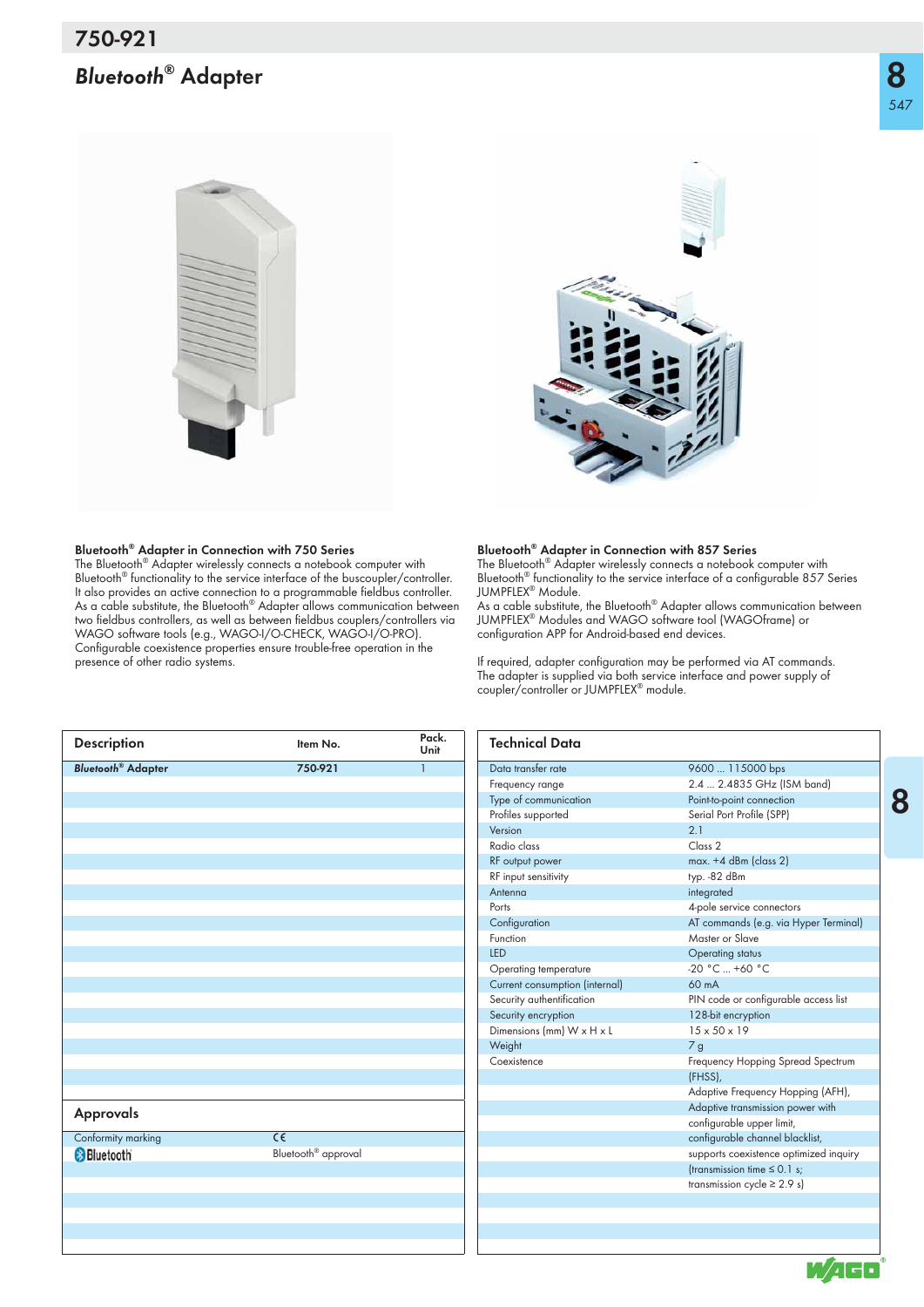### 8 WLAN Wireless Technology

548 Application and Installation Instructions

# Wireless Engineering

- Commissioning, maintenance
- For connections between a notebook and automation system



# Coupling of Mobile Systems

- Point-to-point connection, e.g., for coupling a mobile unit with a stationary basic system
- Tunneling ETHERNET telegrams via WLAN wireless technology
- Process data coupling
- Range up to 400 m in open error (frequency band 2.4 GHz)
- Range up to 200 m in open error (frequency band 5 GHz)



# Tunneling of ETHERNET Fieldbuses

- Point-to-point connection, e.g., for connecting mobile units to a central controller
- Tunneling PROFINET, MODBUS/TCP, Ethernet/IP, etc. via WLAN wireless technology
- Process data coupling
- Range up to 400 m in open error (frequency band 2.4 GHz)
- Range up to 200 m in open error (frequency band 5 GHz)

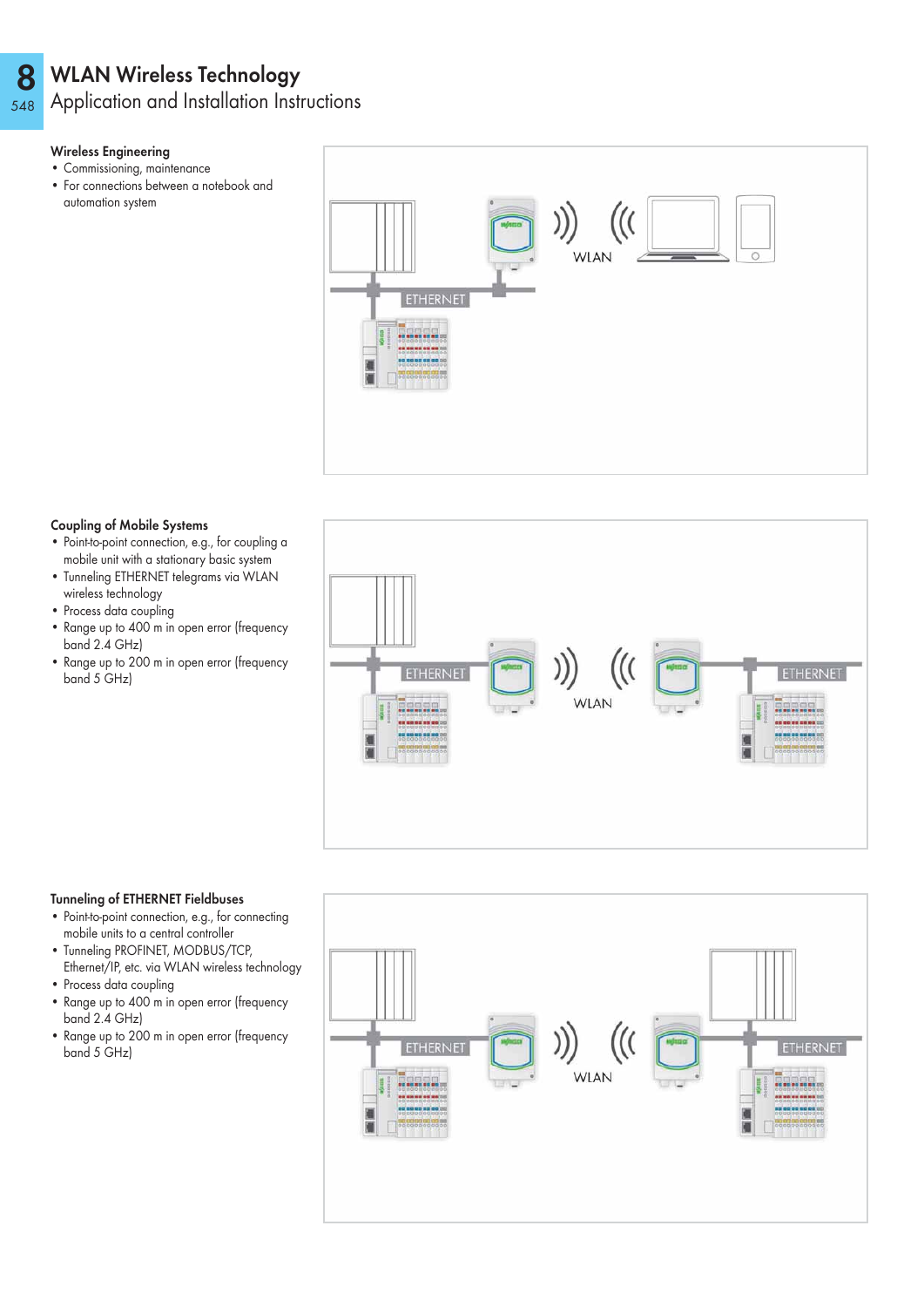# **758-916, 758-917**

# **WLAN ETHERNET Gateway**

**Wireless transmission link for ETHERNET protocols**



WAGO WLAN ETHERNET Gateways simplify creation of a wireless transmission link for ETHERNET protocols (e.g., PROFINET, MODBUS/TCP, Ethernet/IP).

The gateway is used as a cable substitute to create a robust, industry-proven WLAN link between two automation devices.

The IP65 housing and circularly polarized antenna allow the gateway to be used even in harsh industrial environments. Simple, push-button operation provides very fast connection between two WLAN ETHERNET Gateways.

| <b>Description</b>                    | Item No.             | Pack.<br>Unit  |
|---------------------------------------|----------------------|----------------|
| <b>WLAN ETHERNET Gateway, 2.4 GHz</b> | 758-916              | $\overline{1}$ |
| <b>WLAN ETHERNET Gateway, 5 GHz</b>   | 758-917              | 1              |
|                                       |                      |                |
|                                       |                      |                |
|                                       |                      |                |
|                                       |                      |                |
|                                       |                      |                |
|                                       |                      |                |
|                                       |                      |                |
|                                       |                      |                |
|                                       |                      |                |
|                                       |                      | Pack.          |
| <b>Accessories</b>                    | Item No.             | Unit           |
| <b>IP67 cables and connectors</b>     | see Section 11       |                |
|                                       |                      |                |
|                                       |                      |                |
|                                       |                      |                |
|                                       |                      |                |
|                                       |                      |                |
|                                       |                      |                |
|                                       |                      |                |
| Approvals                             |                      |                |
| Standards/specifications              | R&TTE (Europe)       |                |
|                                       | FCC/CFR 47 part 15   |                |
|                                       | IC (Industry Canada) |                |
| Conformity marking                    | C€                   |                |
|                                       |                      |                |
|                                       |                      |                |
|                                       |                      |                |
|                                       |                      |                |

### Power connector: M12 plug, A-coded



1: Vin + (DC 9 ... 30 V) 2: External Trigger Ground 3: Vin GND (0 V) 4: External Trigger + (DC 9 ... 30 V) 5: n.c.

### ETHERNET connector: M12 socket, D-coded



### **Note:**

Two WLAN ETHERNET Gateways of the same type are required to establish a point-to-point connection.

| <b>Technical Data</b>                 |                                             |
|---------------------------------------|---------------------------------------------|
| Wireless technology                   | IEEE 802.11 bgn (758-916)                   |
|                                       | IEEE 802.11 an (758-917)                    |
| Topology                              | Point-to-point connection                   |
| Security authentification             | Open, Shared, WPA/WPA2 PSK, LEAP,           |
|                                       | PFAP                                        |
| Security encryption                   | None, WEP64, WEP128, TKIP,                  |
|                                       | AES/CCMP                                    |
| Frequency band                        | License-free ISM band, 2.4 GHz (758-916)    |
|                                       | License-free ISM band, 5 GHz (758-917)      |
| Transmission range                    | up to 400 m (758-916)                       |
|                                       | up to 200 m (758-917)                       |
| Antenna                               | Internal, circularly polarized, directional |
|                                       | antenna                                     |
| Voltage supply                        | 24 V DC                                     |
| Voltage range                         | 9 V  30 V DC                                |
| Ports                                 | <b>ETHERNET</b> connector:                  |
|                                       | M12 socket. D-coded                         |
|                                       | Power connector:                            |
|                                       | M12 plug, A-coded                           |
| Configuration                         | Simple, push-button operation and           |
|                                       | Web-based management                        |
| Number of inputs                      | 1 (trigger input 9 V  30 VDC)               |
| Dimensions (mm) $W \times H \times L$ | $66 \times 36.2 \times 91$                  |
| Weight                                | 120g                                        |
| Operating temperature                 | $-30 °C  +65 °C$                            |
| Storage temperature                   | -40 °C  +85 °C                              |
| Degree of protection                  | <b>IP65</b>                                 |
| EMC immunity of interference          | acc. to EN 61000-6-2                        |
| <b>FMC</b> emission of interference   | acc. to EN 61000-6-3                        |
|                                       |                                             |

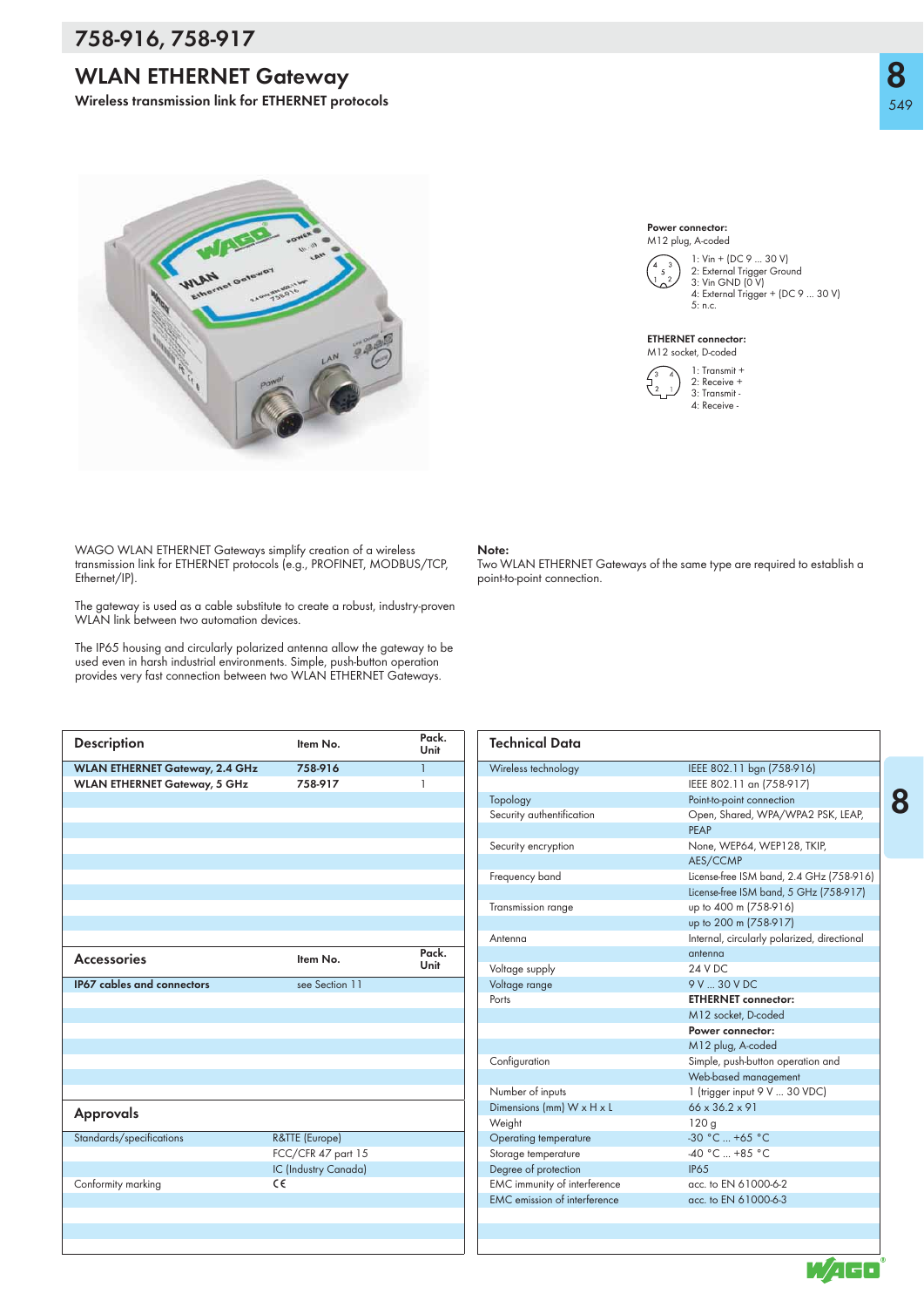### 8 EnOcean® Radio Technology

550 Application and Installation Instructions

# Stand-Alone Solution for DIN-Rail Mounting

- Radio receiver in DIN-rail mount enclosure
- 4-channel radio receiver modules in 70 mm DIN-rail mount enclosure
- Relay outputs in different versions
- Range up to 300 m in open air, approx. 30 m in buildings



### Pluggable Installation with WINSTA®

- Various designs, e.g.,
- fully integrated blind control
- 4-channel lighting control
- For wall, floor and ceiling mounting
- Range up to 300 m in open air, approx. 30 m in buildings
- More information on WINSTA® in the catalog volume 5



# Integration into the WAGO-I/O-SYSTEM

- Receiver in the Bus Module
- Operation on
	- Programmable fieldbus controllers
- Fieldbus couplers
- Range up to 300 m in open air, approx. 30 m in buildings

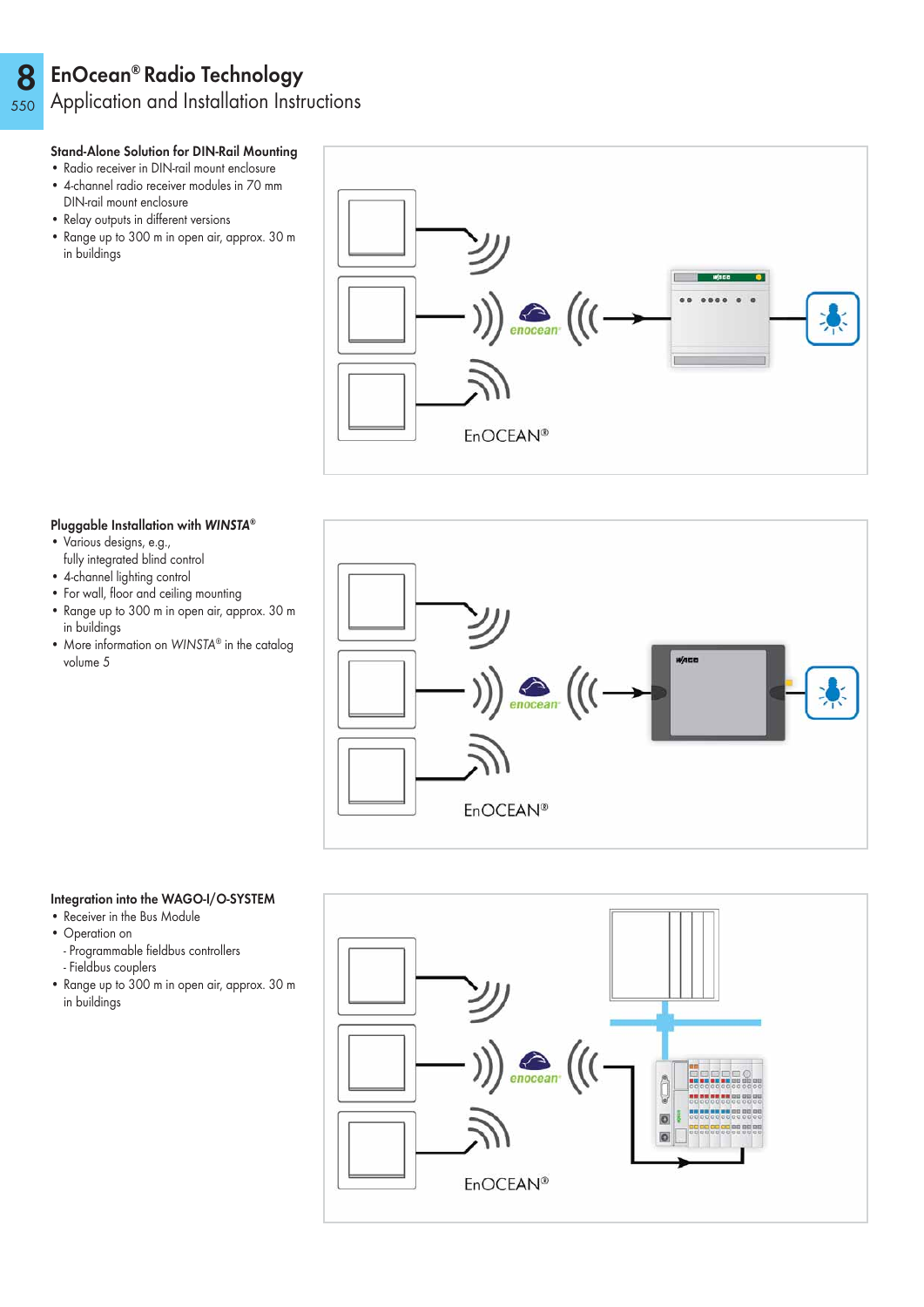# **Radio Receiver Module**



**Delivered without miniature WSB markers**

The 750-642 I/O Module receives radio telegrams from maintenance-free, battery-less and wireless switches and sensors based on EnOcean radio technology.

The module can be used with any controller of the WAGO-I/O-SYSTEM 750. Preprogrammed function blocks make integration easy.

The energy required for switch or sensor operation is produced by converting one type of energy (heat, solar or mechanical energy) into usable electrical energy. The radiated energy from the transmitter modules is around one million times smaller than mobile phones. Almost any number of sensors is possible. However, the maximum number is around 100 transmitters per module, due to the increasing density of switches/sensors.

| <b>Description</b>                      |                                    | Item No.                       | Pack.<br>Unit |  |
|-----------------------------------------|------------------------------------|--------------------------------|---------------|--|
| <b>Radio Receiver Module</b>            |                                    | 750-642                        | $\mathbf{1}$  |  |
|                                         |                                    |                                |               |  |
|                                         |                                    |                                |               |  |
|                                         |                                    |                                |               |  |
|                                         |                                    |                                |               |  |
|                                         |                                    |                                |               |  |
| <b>Accessories</b>                      |                                    | Item No.                       | Pack.<br>Unit |  |
|                                         | Miniature WSB Quick marking system |                                |               |  |
| <b>SERIENTRIES</b>                      | plain                              | 248-501                        | 5             |  |
| <b>CHEESEL</b>                          | with marking                       | see Section 11                 |               |  |
|                                         |                                    |                                |               |  |
| <b>External antenna</b>                 | GSM 900/1800                       | 758-910                        | $\mathbf{1}$  |  |
|                                         |                                    |                                |               |  |
| <b>Approvals</b>                        |                                    |                                |               |  |
| Conformity marking RTTE                 |                                    | www.wago.com                   |               |  |
| Conformity marking                      |                                    | C€                             |               |  |
| Korea Certification                     |                                    | ß                              |               |  |
| (4). UL 508                             |                                    |                                |               |  |
| <b><i><b></b></i></b> ANSI/ISA 12.12.01 |                                    | Class I, Div. 2, Grp. ABCD, T4 |               |  |
| <b>E</b> TÜV 07 ATEX 554086 X           |                                    | IM2 Ex d I Mb,                 |               |  |
|                                         |                                    | II 3 G Ex nA IIC T4 Gc,        |               |  |
|                                         |                                    | II 3 D Ex to IIIC T135°C Do    |               |  |
| <b>IECEx TUN 09.0001 X</b>              |                                    | $Ex$ d $1$ Mb,                 |               |  |
|                                         |                                    | Ex nA IIC T4 Gc.               |               |  |
|                                         |                                    | Ex to IIIC T135°C Do           |               |  |
|                                         |                                    |                                |               |  |
|                                         |                                    |                                |               |  |
|                                         |                                    |                                |               |  |
|                                         |                                    |                                |               |  |
|                                         |                                    |                                |               |  |



Four billion code numbers provide for clear transmitter/receiver assignment. Repeated, time-shifted transmission of the radio telegrams, at very short transmission times, results in a high level of protection against external interference.

The maximum transmission range is approx. 300 meters in open field. Depending on the building materials used and on the spatial geometry, the range may be reduced to typically 30 meters (see manual for more information). The LED (RSSI) indicates a sufficient input level. \*Documentation available in German and English.

An SMA socket which is integrated into the housing allows the connection of an external antenna. The 758-910 external antenna has a magnetic stand and a 2.5m long coax cable with SMA plug (available as an accessory).

| <b>Technical Data</b>                  |                                            |
|----------------------------------------|--------------------------------------------|
| Frequency band                         | 868 3 MHz                                  |
| Transmission range                     | 300 m in open field (typ. in buildings see |
|                                        | manual)                                    |
| Transmission protocol (radio telegram) | EnOcean                                    |
| Current consumption (internal)         | 80 mA                                      |
| Power supply                           | via system voltage DC/DC                   |
| Isolation                              | 500 V antenna connection/system            |
| Internal bit width                     | 1 x 24 bits in/out (3 bytes user data)     |
|                                        | $1 \times 8$ bits control/status           |
| Dimensions (mm) W x H x L              | $24 \times 64$ * $\times 100$              |
|                                        | * + excess length of the SMA socket        |
|                                        | approx. 6.5 mm                             |
| Weight                                 | 80 <sub>q</sub>                            |
| EMC immunity of interference           | acc. to EN 61000-6-2                       |
| <b>EMC</b> emission of interference    | acc. to EN 61000-6-3                       |
|                                        |                                            |
|                                        |                                            |
|                                        |                                            |
|                                        |                                            |
|                                        |                                            |
|                                        |                                            |
|                                        |                                            |
|                                        |                                            |
|                                        |                                            |
|                                        |                                            |
|                                        |                                            |
|                                        |                                            |
|                                        |                                            |

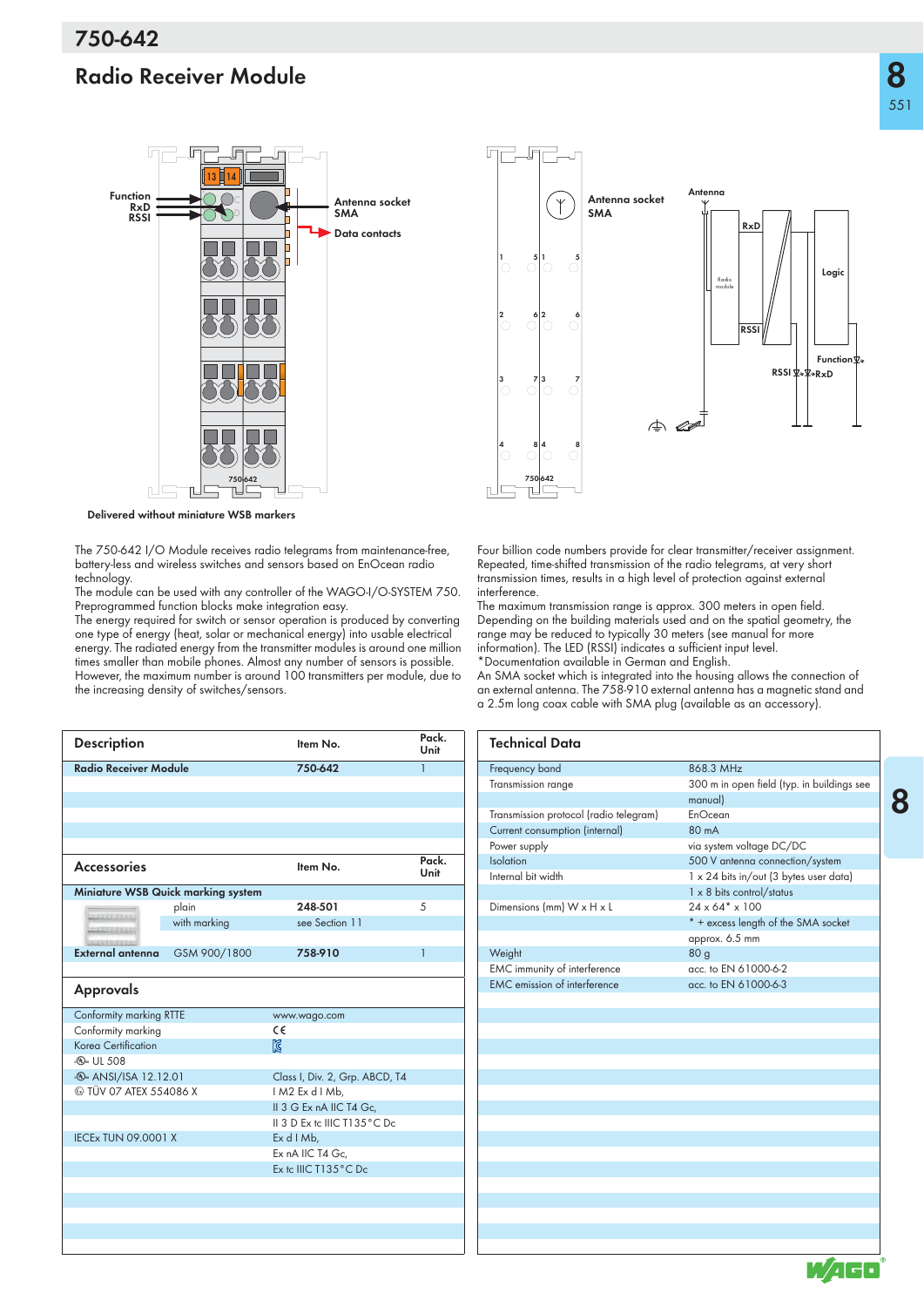# **4-Channel EnOcean Radio Receivers in DIN-Rail Mount Enclosure**

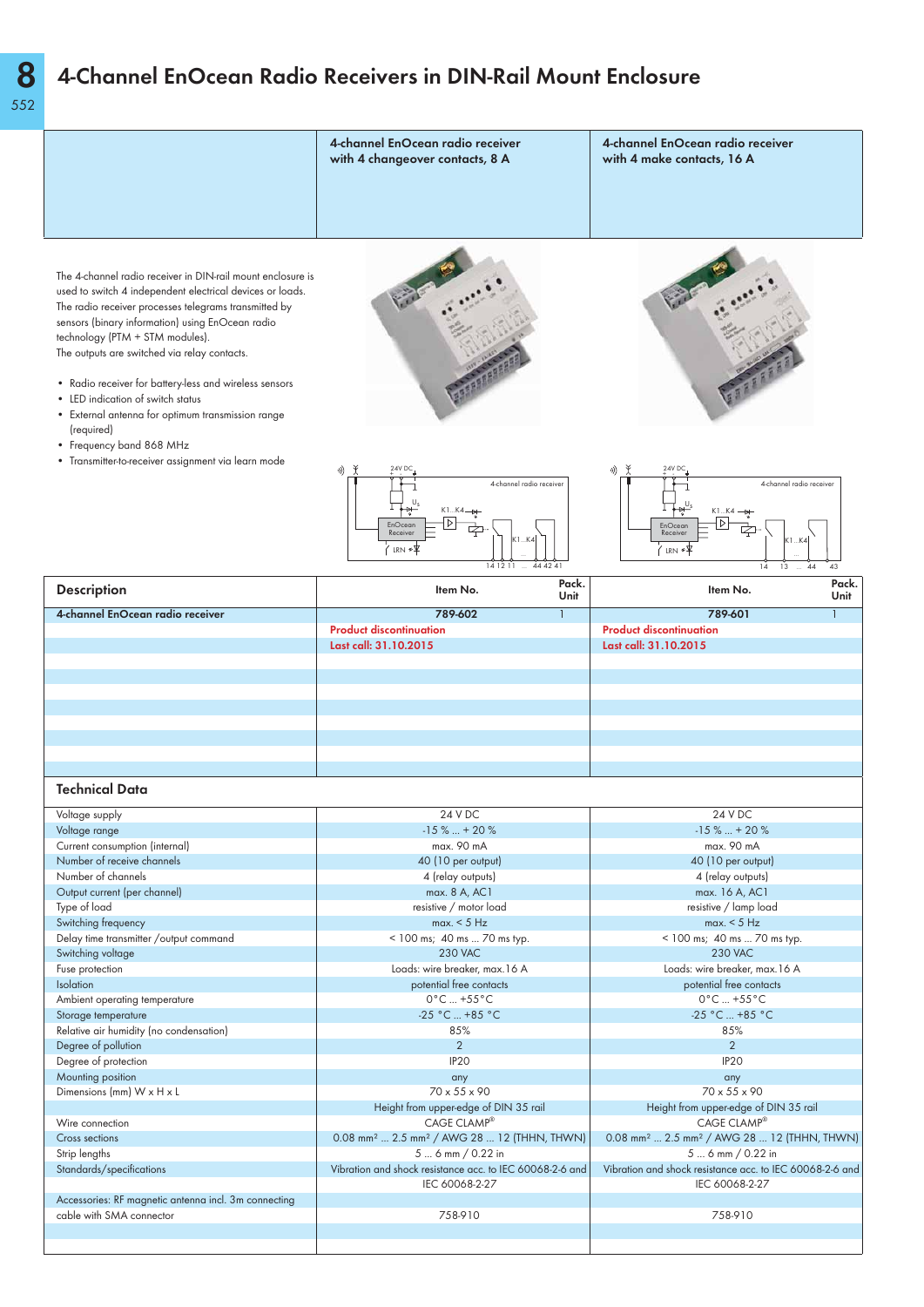**4-channel radio receiver with 4 make contacts**

**2-channel radio receiver with sunblind outputs**

The 4-channel radio receiver is used to switch 4 independent electrical devices. The 2-channel radio receiver has 2 sunblind outputs that can be controlled independently from each other. The radio receiver processes telegrams transmitted by switches using EnOcean radio technology (STM modules). The outputs are switched via relay contacts.

- Radio receiver for battery-less and wireless sensors
- LED indication of switch status
- External antenna for optimum transmission range (required)
- Frequency band 868 MHz
- Transmitter-to-receiver assignment via learn mode • The state of outputs can be predefined for a power failure scenario
- Wire connection using WINSTA connectors



Illustration and block diagram for 770-629/101-000

冋

 $K_4 \rightarrow$ 

A1...A4 ...

L PE N

**CLLL** 

WINSTA® 4-channel radio receiver

 $'$ IRN' EnOcean **Receiver** 

v))





| <b>Description</b>                                   | L PE N<br>L PE N<br>Pack.<br>Item No.<br>Unit            | Pack.<br>Item No.<br>Unit                                |
|------------------------------------------------------|----------------------------------------------------------|----------------------------------------------------------|
| WINSTA <sup>®</sup> radio receiver                   | 770-629/101-000<br>$\mathbf{1}$                          | 770-629/102-000                                          |
|                                                      | <b>Product discontinuation</b>                           | <b>Product discontinuation</b>                           |
|                                                      | Last call: 31.10.2015                                    | Last call: 31.10.2015                                    |
|                                                      |                                                          |                                                          |
|                                                      |                                                          |                                                          |
|                                                      |                                                          |                                                          |
|                                                      |                                                          |                                                          |
|                                                      |                                                          |                                                          |
|                                                      |                                                          |                                                          |
|                                                      |                                                          |                                                          |
|                                                      |                                                          |                                                          |
| Technical Data                                       |                                                          |                                                          |
| Voltage supply                                       | 230 V AC, 50 Hz  60 Hz, max. 16 A                        | 230 V AC, 50 Hz  60 Hz, max. 16 A                        |
| Voltage range                                        | ±10%                                                     | ±10%                                                     |
| Current consumption (internal)                       | max. 21 mA                                               | max. 21 mA                                               |
| Number of channels                                   | $\overline{4}$                                           | $\overline{2}$                                           |
| Output current (per channel)                         | max. $16A/4A$                                            | 2 A motor load                                           |
| <b>Total current</b>                                 | max. 16 A                                                | max. 4A                                                  |
| Inrush current                                       | max. 120 A / 50 ms                                       | 25A                                                      |
| Type of load                                         | resistive / lamp load                                    | resistive / inductive                                    |
| Switching frequency                                  | max. 5 Hz                                                | max. 5 Hz                                                |
| <b>Isolation</b>                                     | isolated internal voltage supply                         | isolated internal voltage supply                         |
|                                                      | 2500 V impulse withstand voltage                         | 2500 V impulse withstand voltage                         |
| Fuse protection                                      | External, 16 A max.                                      | External, 16 A max.                                      |
| Ambient operating temperature                        | $0^{\circ}$ C  +55 $^{\circ}$ C                          | $0^{\circ}$ C  +55 $^{\circ}$ C                          |
| Storage temperature                                  | $-25 °C  +85 °C$                                         | -25 °C  +85 °C                                           |
| Relative air humidity (no condensation)              | 85%                                                      | 85%                                                      |
| Degree of pollution                                  | 2                                                        | $\overline{2}$                                           |
| Degree of protection                                 | IP <sub>20</sub>                                         | IP <sub>20</sub>                                         |
| Mounting position                                    | any                                                      | any                                                      |
| Dimensions (mm) W x H x L                            | $190 \times 145 \times 30$                               | $190 \times 145 \times 30$                               |
| Type of mounting                                     | Wall screw adapter                                       | Wall screw adapter                                       |
| Standards/specifications                             | Vibration and shock resistance acc. to IEC 60068-2-6 and | Vibration and shock resistance acc. to IEC 60068-2-6 and |
|                                                      | IEC 60068-2-27                                           | IEC 60068-2-27                                           |
| Accessories: RF magnetic antenna incl. 3m connecting |                                                          |                                                          |
| cable with SMA connector                             | 758-910                                                  | 758-910                                                  |
| Connection accessories WINSTA connectors             | Input: socket, 3 poles, e.g. 770-103; 4-channel          | Input: socket, 3 poles, e.g. 770-103; 2-channel          |
|                                                      | output: plug, 3 poles, e.g. 770-113                      | output: plug, 4 poles, e.g. 770-114                      |
|                                                      |                                                          |                                                          |
|                                                      |                                                          |                                                          |
|                                                      |                                                          |                                                          |